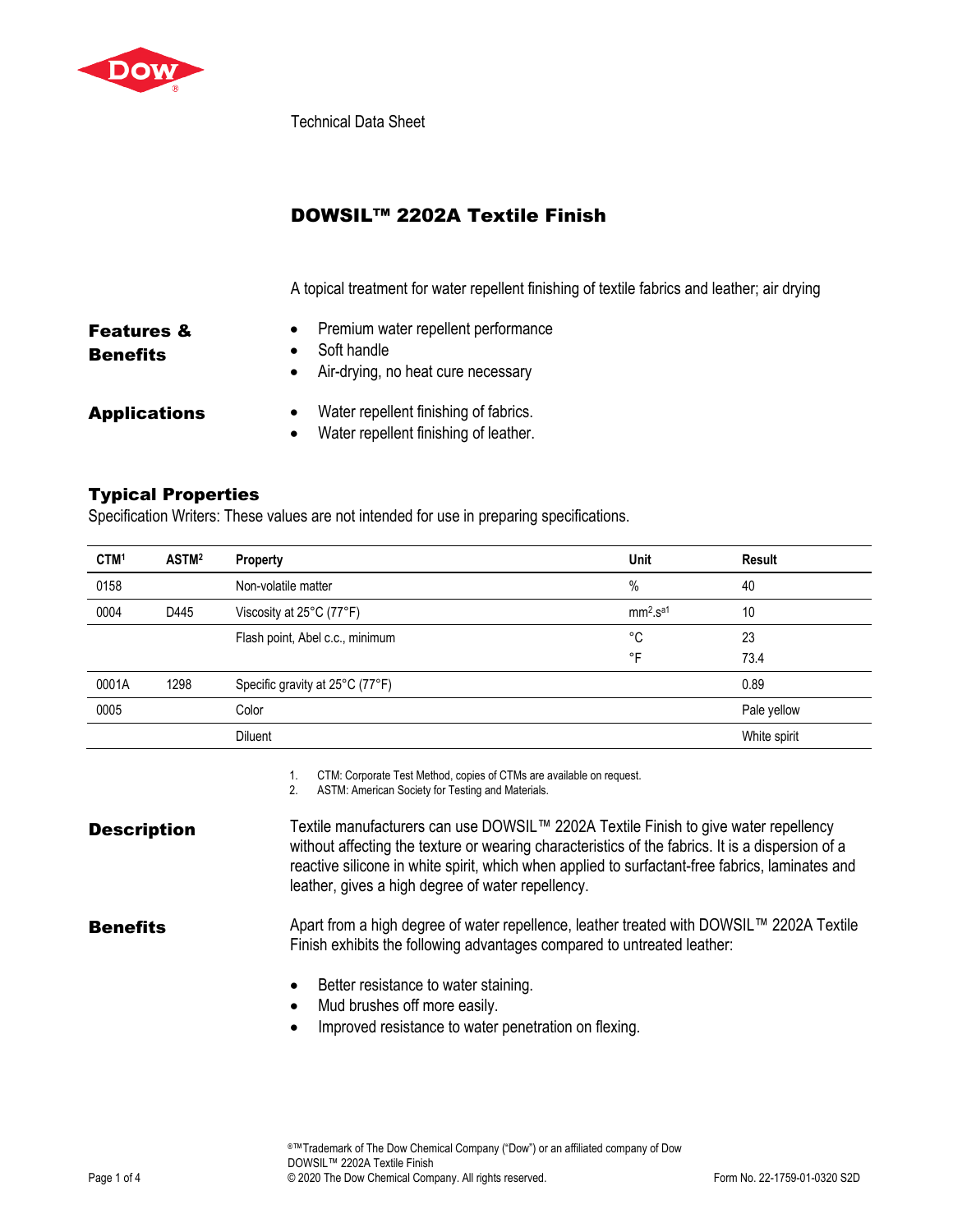| <b>How to Use</b>        | DOWSIL™ 2202A Textile Finish should be diluted in solvent before use. Suitable solvents<br>are aliphatic or aromatic hydrocarbons, ethyl, n-butyl or amyl acetates or methyl ethyl<br>ketone. The solvent and container should be thoroughly dried before using. It is advisable to<br>check the effect of treatment with DOWSIL™ 2202A Textile Finish on color of the substrate<br>before full scale use as some discoloration may be noticed.                                                                                                                                                                                                                                                     |
|--------------------------|-----------------------------------------------------------------------------------------------------------------------------------------------------------------------------------------------------------------------------------------------------------------------------------------------------------------------------------------------------------------------------------------------------------------------------------------------------------------------------------------------------------------------------------------------------------------------------------------------------------------------------------------------------------------------------------------------------|
| <b>Fabric Treatment</b>  | To avoid re-wetting problems, the fabric should be free from surface active agents before<br>applying DOWSIL™ 2202A Textile Finish. A variety of application techniques can be used:<br>for example, padding, lick roller, spraying, immersion.                                                                                                                                                                                                                                                                                                                                                                                                                                                     |
|                          | The required application amount depends on the fabric and the level of water repellence<br>required and is generally between 1.5% and 3% by weight of DOWSIL™ 2202A Textile<br>Finish on the weight of fabric. Trials are recommended to optimize this level.                                                                                                                                                                                                                                                                                                                                                                                                                                       |
|                          | After treatment, the fabric should be air dried to remove solvent and to allow the water<br>repellence to develop. This normally takes 3 days but can be reduced by a short heat cure<br>(45°C or 113°F).                                                                                                                                                                                                                                                                                                                                                                                                                                                                                           |
| <b>Leather Treatment</b> | DOWSIL™ 2202A Textile Finish can be used on a wide variety of leathers, including side<br>upper leather, suede calf skins, garment leathers and imitation suede. It can be applied in<br>the tannery by dipping, curtain coating, padding or spraying. Made up goods can be treated<br>by spraying. For maximum water repellence it is necessary to ensure complete penetration<br>of the leather by the silicone solution. When no pigment finish is used, the silicone solution<br>should preferably be applied from both sides to obtain good penetration. Where a pigment<br>finish is required, apply the silicone solution to the flesh side only to avoid adhesion<br>problems on finishing. |
|                          | Full Chrome Grain, Suede Shoe, Garment or Gloving Leather<br>Apply ca. 15% by weight of leather:<br>150 parts DOWSIL™ 2202A Textile Finish<br>50-300 parts solvent                                                                                                                                                                                                                                                                                                                                                                                                                                                                                                                                  |
|                          | <b>Suede Splits</b><br>Apply to the suede side at ca. 15% on weight of leather:<br>150 parts DOWSIL™ 2202A Textile Finish<br>450 parts solvent                                                                                                                                                                                                                                                                                                                                                                                                                                                                                                                                                      |
|                          | Semi-chrome Aniline Bag Leather<br>To avoid water spotting and maintain the appearance of the leather, apply ca. 200 cm <sup>3</sup> of<br>following solution per square meter of leather:<br>100 parts DOWSIL™ 2202A Textile Finish<br>300 parts solvent                                                                                                                                                                                                                                                                                                                                                                                                                                           |
|                          |                                                                                                                                                                                                                                                                                                                                                                                                                                                                                                                                                                                                                                                                                                     |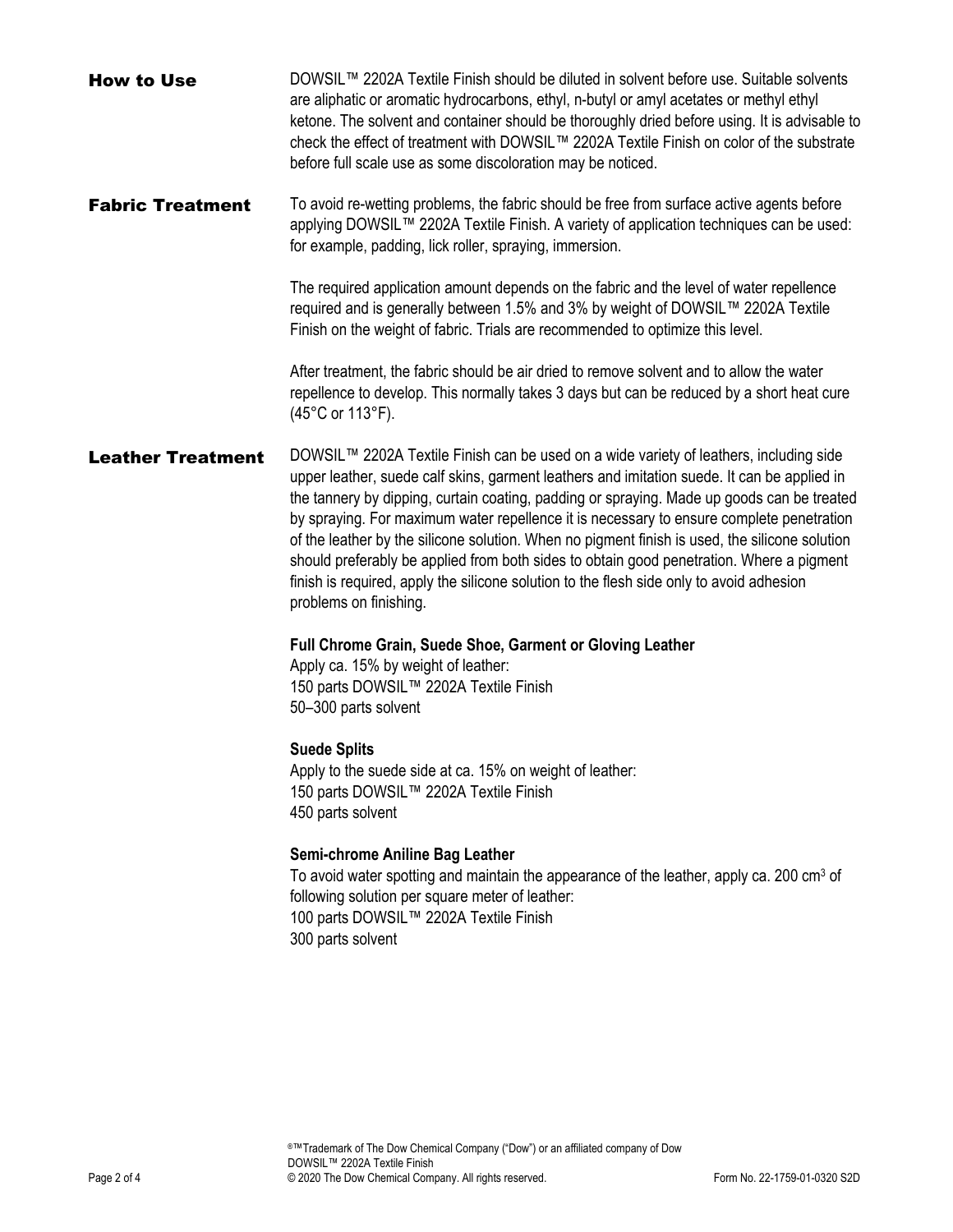| <b>Leather Treatment</b><br>(Cont.)                             | <b>Improved Crock Fastness on Suede Leather</b><br>Apply ca. 200 cm <sup>3</sup> of following solution per square meter of leather, after buffing and<br>brushing:<br>100 parts DOWSIL™ 2202A Textile Finish<br>450 parts solvent                                                                                                                                                                    |
|-----------------------------------------------------------------|------------------------------------------------------------------------------------------------------------------------------------------------------------------------------------------------------------------------------------------------------------------------------------------------------------------------------------------------------------------------------------------------------|
| <b>Handling</b><br><b>Precautions</b>                           | Since water tends to form an insoluble precipitate with DOWSIL™ 2202A Textile Finish,<br>care should be taken to avoid water contamination of material in store or in use. Opened<br>containers should be resealed tightly.                                                                                                                                                                          |
|                                                                 | DOWSIL™ 2202A Textile Finish contains organic solvents which are inflammable. Users<br>should be familiar with the hazards involved in using solvent containing materials and<br>diluents in processing.                                                                                                                                                                                             |
|                                                                 | PRODUCT SAFETY INFORMATION REQUIRED FOR SAFE USE IS NOT INCLUDED IN<br>THIS DOCUMENT. BEFORE HANDLING, READ PRODUCT AND SAFETY DATA SHEETS<br>AND CONTAINER LABELS FOR SAFE USE, PHYSICAL AND HEALTH HAZARD<br>INFORMATION. THE SAFETY DATA SHEET IS AVAILABLE ON THE DOW WEBSITE AT<br>DOW.COM, OR FROM YOUR DOW SALES APPLICATION ENGINEER, OR<br>DISTRIBUTOR, OR BY CALLING DOW CUSTOMER SERVICE. |
| <b>Usable Life and</b><br><b>Storage</b>                        | When stored at or below 40°C (104°F) in the original unopened containers, this product has<br>a usable life of 24 months from the date of production.                                                                                                                                                                                                                                                |
| <b>Packaging</b><br><b>Information</b>                          | This product is available in 160 kg drums.<br>Samples are available in 1 kg pack sizes.                                                                                                                                                                                                                                                                                                              |
| <b>Limitations</b>                                              | This product is neither tested nor represented as suitable for medical or pharmaceutical<br>uses.                                                                                                                                                                                                                                                                                                    |
| <b>Health and</b><br><b>Environmental</b><br><b>Information</b> | To support customers in their product safety needs, Dow has an extensive Product<br>Stewardship organization and a team of product safety and regulatory compliance<br>specialists available in each area.                                                                                                                                                                                           |
|                                                                 | For further information, please see our website, dow.com or consult your local Dow<br>representative.                                                                                                                                                                                                                                                                                                |
| <b>Disposal</b><br><b>Considerations</b>                        | Dispose in accordance with all local, state (provincial) and federal regulations. Empty<br>containers may contain hazardous residues. This material and its container must be<br>disposed in a safe and legal manner.                                                                                                                                                                                |
|                                                                 | It is the user's responsibility to verify that treatment and disposal procedures comply with<br>local, state (provincial) and federal regulations. Contact your Dow Technical Representative<br>for more information.                                                                                                                                                                                |